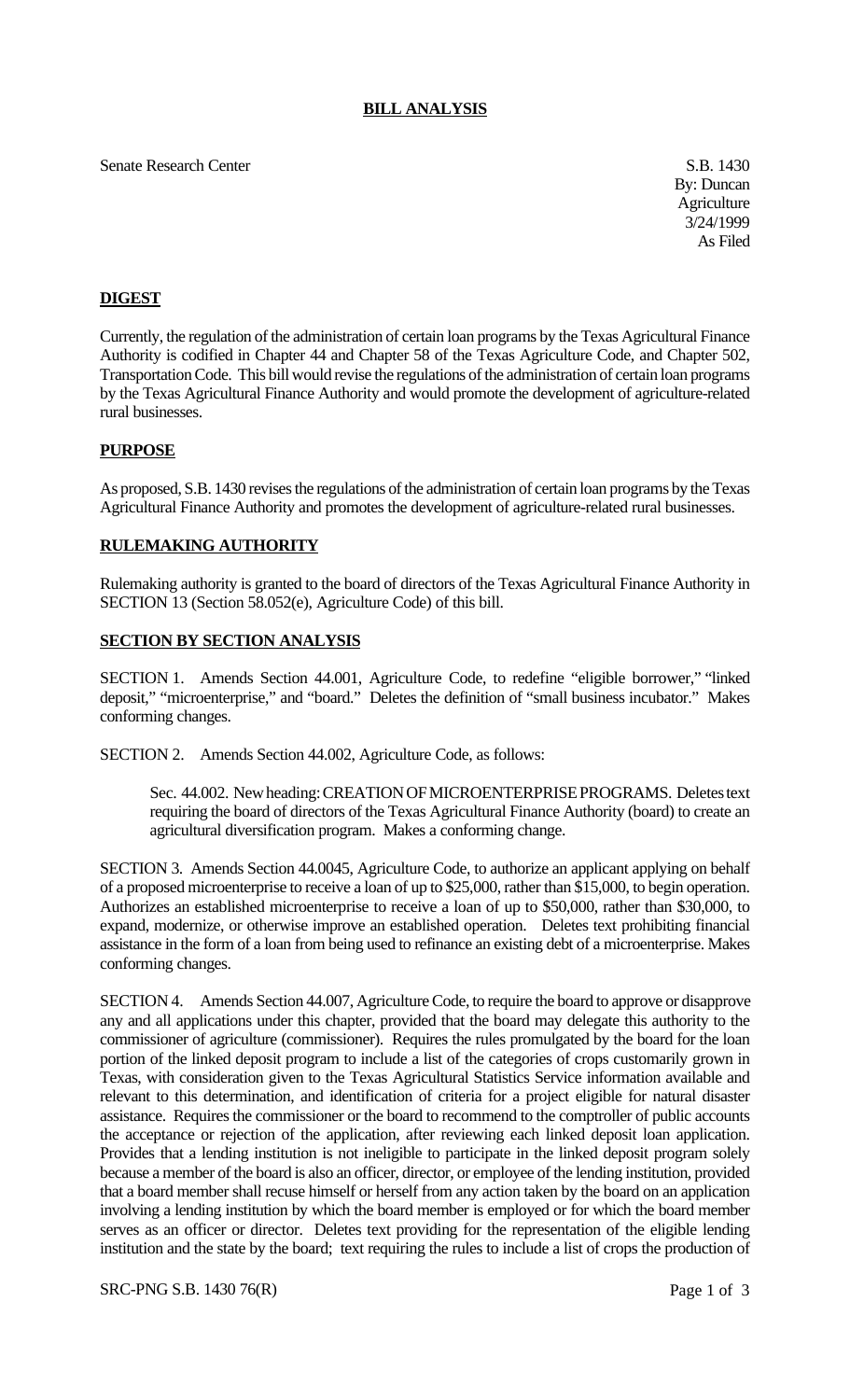which has declined markedly because of natural disasters; and text requiring the eligible lending institution to send the application for a linked deposit loan to the board, after reviewing an application and determining that the applicant is eligible and creditworthy. Makes conforming and nonsubstantive changes.

SECTION 5. Amends Section 44.010, Agriculture Code, to authorize, at any one time, not more than \$25 million, rather than \$15 million, of which \$10 million may only be used to finance water conservation projects, to be placed in linked deposits. Provides that the maximum amount of a loan under this chapter to finance production of a crop declared eligible for natural disaster relief, as defined by board rule, is \$250,000. Authorizes a loan granted pursuant to this chapter to be used for any agriculture-related operating expense as identified in the application. Deletes text requiring a loan granted pursuant to this chapter to be applied to the purchase or lease of certain items or services; and text providing restrictions on the use of a loan granted pursuant to this chapter used to finance eligible water conservation projects or equipment.

SECTION 6. Amends Sections 44.012 and 44.013, Agriculture Code, as follows:

Sec. 44.012. New heading: MONEY FOR LOANS. Deletes text authorizing the board to accept gifts and grants of money from certain entities or persons for the use of making grants under the agricultural diversification program. Makes conforming changes.

Sec. 44.013. RURAL MICROENTERPRISE DEVELOPMENT FUND. Provides that the rural microenterprise development fund (fund) is a fund in the general revenue fund, rather than the state treasury. Requires certain money appropriated to the board, rather than the Agricultural Diversification Board, to be deposited to the credit of the fund.

SECTION 7. Amends Section 58.002, Agriculture Code, by amending Subdivisions (1) and (7) and adding Subdivision (9), to redefine "agricultural business" and "eligible agricultural business," and to define "rural area."

SECTION 8. Amends Section 58.016(b), Agriculture Code, to make a conforming change.

SECTION 9. Amends Section 58.0172, Agriculture Code, by adding Subsection (e), to make conforming changes.

SECTION 10. Amends Section 58.021, Agriculture Code, to require the Texas Agricultural Finance Authority (authority) to design and implement certain programs to promote the development of agriculture-related rural businesses. Requires the authority's programs to be designed and implemented to provide financial assistance to enable eligible agricultural businesses to finance or refinance costs incurred in connection with the development, increase, improvement, or expansion of production, processing, marketing, or export of Texas agricultural products, including the costs of insect eradication and suppression programs. Authorizes the authority to make, guarantee, insure, coinsure, or reinsure loans to the entity designated to carry out boll weevil eradication in an amount approved by the board to enable that entity to execute Chapter 74D. Makes conforming and nonsubstantive changes.

SECTION 11. Amends Section 58.023(a), Agriculture Code, to delete text requiring the board's rules to state that the policy of the authority is to provide programs for providing financial assistance to eligible businesses that otherwise would not be made.

SECTION 12. Amends Chapter 58C, Agriculture Code, by adding Section 58.026, as follows:

Sec. 58.026. LIMITATION OF LIABILITY FOR CERTAIN RECREATIONAL ACTIVITIES. Provides that the provisions of Chapter 75, Civil Practice and Remedies Code, apply to eligible recreational activities which are funded under this chapter.

SECTION 13. Amends Chapter 58, Agriculture Code, by adding Subchapter E, as follows:

SUBCHAPTER E. YOUNG FARMER LOAN GUARANTEE PROGRAM

Sec. 58.051. DEFINITIONS. Defines "commercial lender," "eligible applicant," and "plan."

Sec. 58.052. YOUNG FARMER LOAN GUARANTEE PROGRAM. Requires the board to